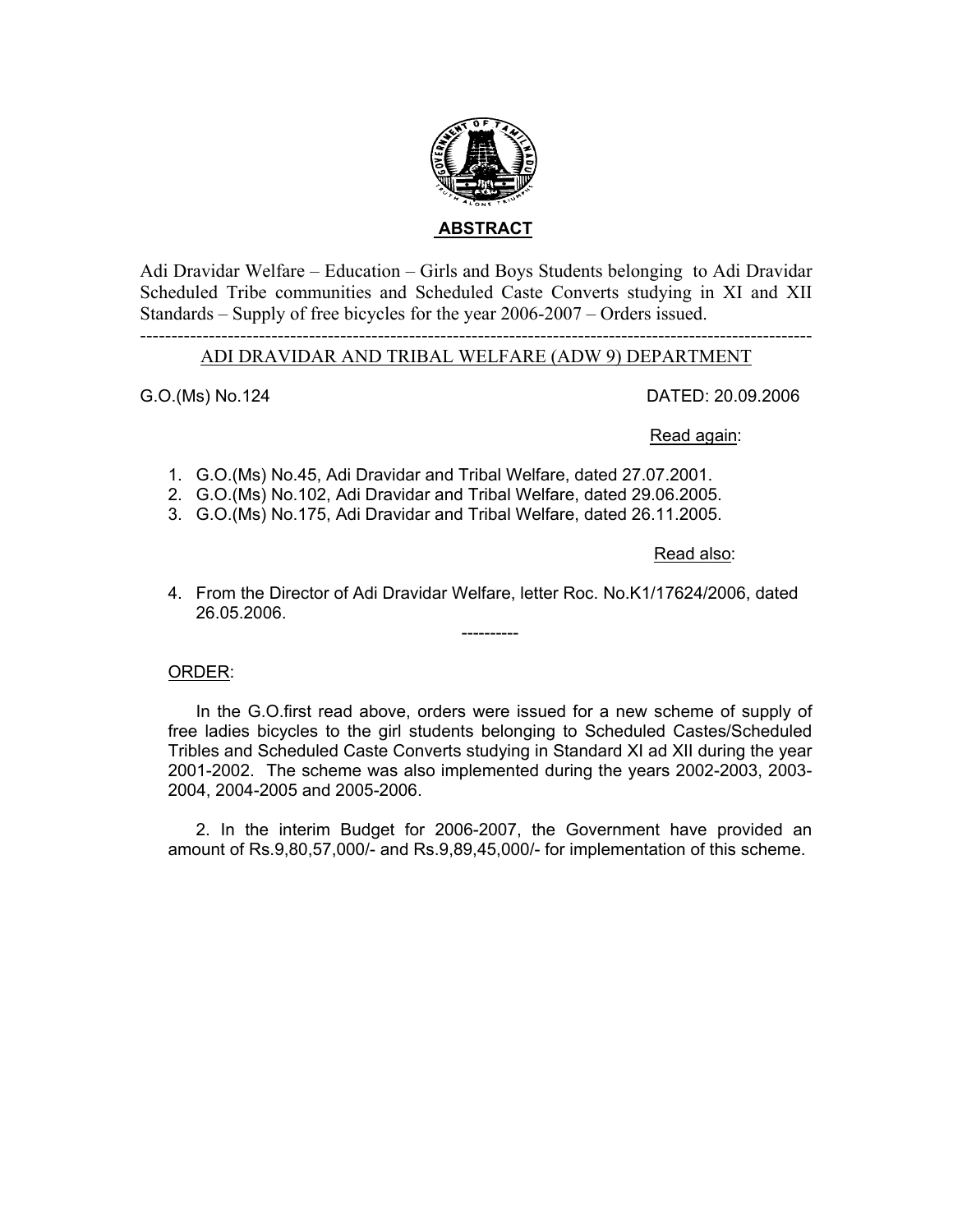3. In the Governor's Address on 24.05.2006 one of the announcements made was that.

"The Government will continue the scheme of providing free bicycles to  $+2$ students implemented by the previous Government with the Central assistance of Rs.20 crores during 2001-2002 and Rs.6 crores during 2002-2003 and continued further from the State funds."

4. Accordingly, the Director of Adi Dravidar Welfare in his letter read above has sent proposal to Government for sanction of sum of Rs.9,80,57,000/- and Rs.9,89,45,000/- for the purchase of Girls and Boys cycles to Scheduled Castes/Scheduled Tribes/Scheduled Caste Converts studying XI Standard at Government/Government Aided Higher Secondary Schools where +1 and +2 courses are conducted under Self finance basis.

5. The Government after careful consideration, sanction a sum of Rs.19,70,02,000/- (Rupees nineteen crores seventy lakhs and two thousand only) for supply of free bicycles to girls and Boys students belonging to Scheduled Caste/ Scheduled Tribe/ Scheduled Caste Converts studying in Standard XI and XII at a total cost not exceeding Rs.9,80,57,000/- (Rupees nine crores eighty lakhs and fifty seven thousand only) for girls bicycles and Rs.9,89,45,000/- (Rupees nine crores eighty nine lakhs and forty five thousand only) for boys bicycles during 2006-2007.

 6. The purchase of cycles will be made by a Committee constituted by Backward Classes, Most Backward Classes and Minorities Welfare Department in which the Director of Backward Classes is the Chairman.

 7. The Director, Adi Dravidar Welfare who is a Member of the Committee wlll place indent to the Director of Backward Classes about the requirement of cycles to be supplied to Scheduled Caste/ Scheduled Tribe/ Scheduled Caste Convert students studying in Standards +1 and +2 during the year 2006-2007.

 8. The Purchase Committee chaired by the Director of Backward Classes shall procure bicycles at the rates to be decided by the Committee.

 9. Students studying in Residential schools and schools where the Hostel and the schools are in same campus are not eligible to receive bicycles under this scheme. But students who are availing free bus passes shall also be eligible to receive cycles under this scheme. The Director of Adi Dravidar Welfare is directed to ensure that.

a) Cycles shall be numbered to avoid misuse.

 b) An appropriate emblem shall be fixed to indicate that the bicycle has been issued under the Government scheme:

 c) Cost of bicycles shall be recovered from the beneficiaries in the event of selling or irregular usage.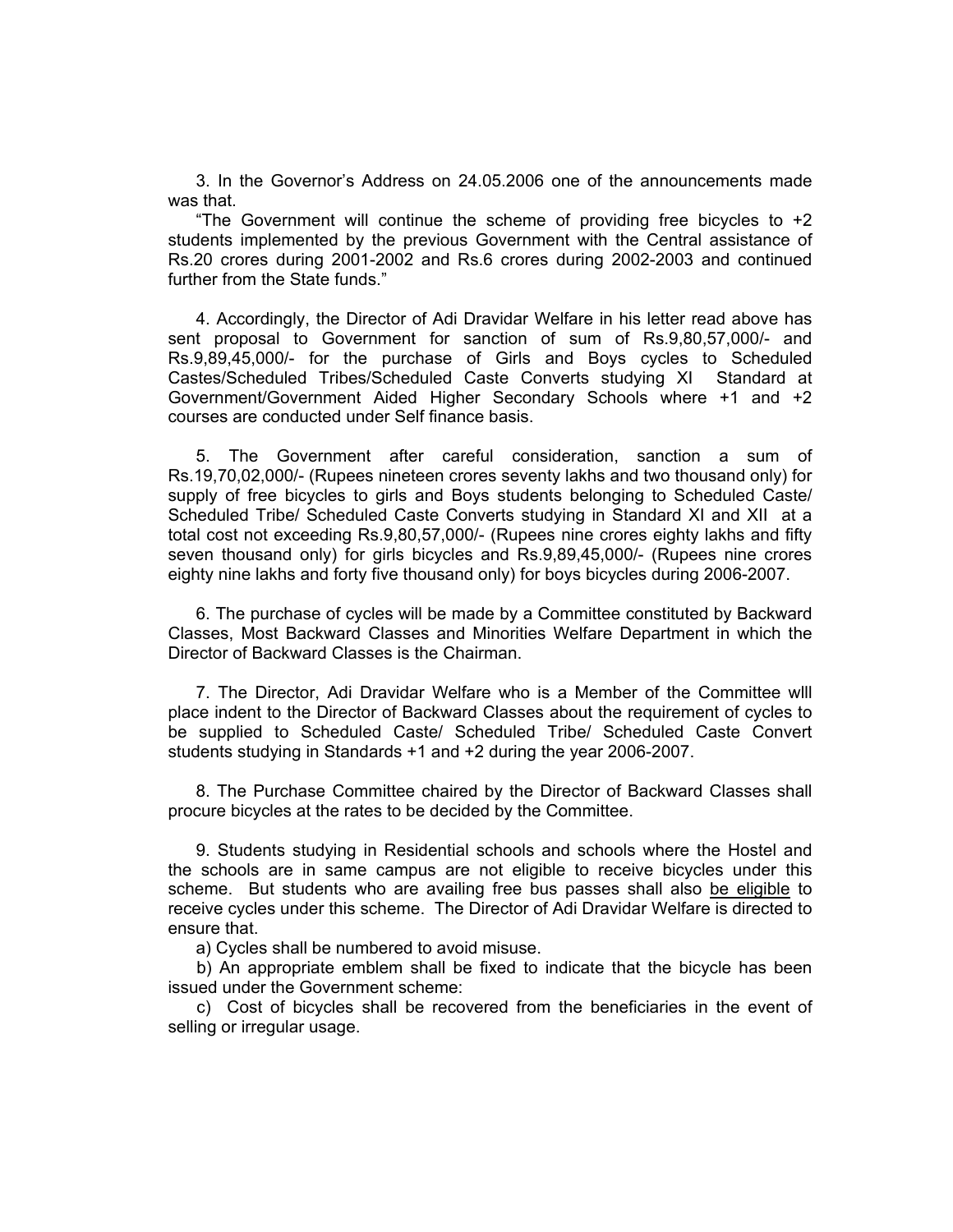10. Bicycles so delivered shall be distributed through proper arrangements by the respective District Collector within the specified time frame. The District Collectors can nominate an Officer not below the rank of Deputy Collector as Nodal Officer for each Taluk and ensure proper distribution and maintain a register and submit the acknowledgement with registers to Collectors after due distribution, Respective District Collectors shall make the payment for the bicycles delivered. Funds shall be allocated to the respective District Collectors who shall draw and make the payment. A Committee consisting of the Director of Adi Dravidar Welfare and the Director of Tribal Welfare shall be formed for the purpose.

 11. The Government accord permission to the Director of Adi Dravidar Welfare to incur expenditure for the purchase of required number of bicycles.

 12. The Director, Adi Dravidar Welfare is requested also to ensure that the number of +1 students who have got free supply of cycle during 2005-2006 are not included again for the requirements of actual number of cycles this year.

 13. The expenditure on the purchase of bicycles shall be debited to the following head of account:-

### **I.GIRLS CYCLES:**

 "2225 Welfare of Scheduled Castes/ Scheduled Tribes and Other Backward Classes – 01 Welfare of Scheduled Castes- 277 Education I. State Plan, K.J.Supply of free bicycles to all girl students belonging to Scheduled Castes/ Scheduled Tribes/ Scheduled Caste Converts studying in XI and XII in the Government/Government Aided Higher Secondary Schools – 09 – Grants-in-aid-03. (D.P.Code 2225 01 277 KJ 0903)

#### **II.BOYS CYCLES**

"2225 Welfare of Scheduled Castes/ Scheduled Tribes and Other Backward Classes – 01. Welfare of Scheduled Castes – 277 – Education –I State Plan – KC Supply of free bicycle to all Boy students belonging to Scheduled Castes/ Scheduled Tribes/ Scheduled Caste Converts studying in XI and XII in the Government/Government Aided Higher Secondary School – 09 – Grants-in-aid-03. (D.P.Code 2225 01 277 KO 0903).

 14. The Director of Adi Dravidar Welfare is directed to send a report to Government indicating the number of bicycles to be supplied district wise and expenditure incurred thereon. A monthly progress report should be sent to Government without fail.